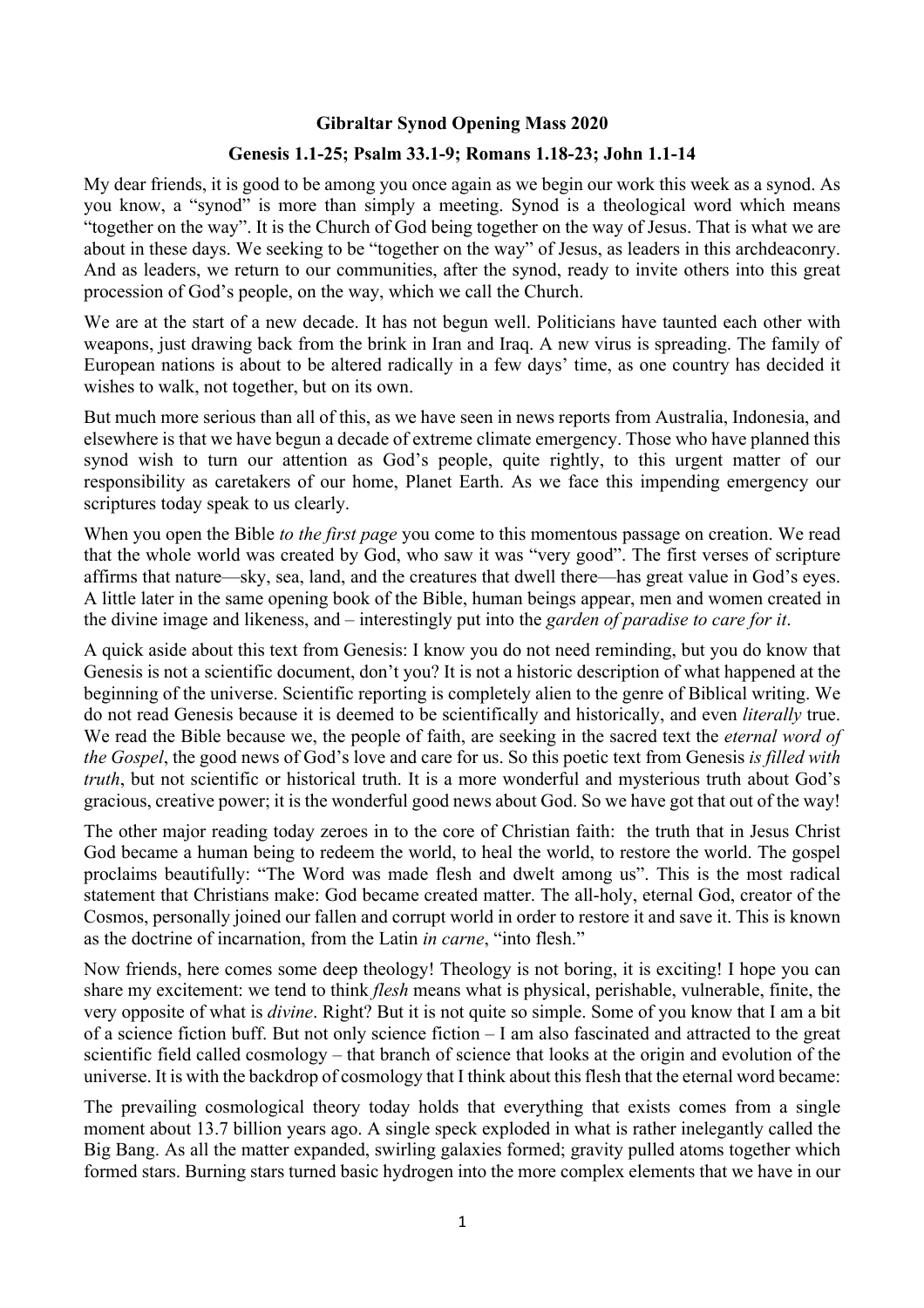periodic table. Around our particular star some elements formed the planets of our solar system, including Earth. Three and a half billion years ago another momentous change took place on earth: some molecules coalesced to form living cells. Over eons these living cells burst forth and flowered into all the living beings we have today. talk about being fruitful and multiplying!

So, out of the Big Bang, the stars. Out of the stardust, the Earth. Out of the matter of the Earth, life. And this life has developed in a multitude of ways: single celled plants and protozoa, trees, fish, insects, reptiles, mammals among whom eventually emerged human beings. Everything that exists has its origin in some explosion billions of years ago. So quite literally, human beings are made of stardust.

We know from biology that human beings share with all other living creatures a common genetic ancestry. Worms, cabbages, blue whales, we are all genetic kin in the great community of life – the building blocks of DNA are the same. But we are no ordinary animal: our human brains are so complex that we experience self-conscious intelligence and freedom. We experience love and thought. The Jewish philosopher Abraham Heschel says human beings are the "cantors of the universe"; we, among all the creatures of Earth, uniquely are able to sing praise and thanks to God, in the name of all the rest of the cosmos.

Here is what I find so wonderful, so amazing, so humbling in this theology: when the Word became flesh, when Christ was born of Mary, like all human beings he carried within himself this ancient signature of the cosmos, the geology and life history of the Earth. He became part of the whole community of life that descended from common ancestors in the ancient seas, and which goes back to the cosmic dust of which we are all composed.

Incarnation therefore means that by becoming flesh, God confers blessing on the whole of cosmic reality, in its materiality. There is no longer a barrier that distances us from the divine. Flesh and divine are now one: The material world becomes a *sacrament*, remember that a sacrament is *an outward and visible sign of God's real presence*. That is why Pope Francis says, "*A Christian who fails to protect the environment is a Christian who does not care about the work of God."* Human action against the planet, against other creatures, is nothing less than a profoundly sinful violation against God.

Sisters and brothers: we must acknowledge that the environmental emergency is a spiritual problem. And environmental justice is not just another item on a long list of things that the Church promotes, like mission, evangelism, peace: the care for creation is at the heart of all we are about. It is Christian! The Metropolitan Police in the UK have declared groups that work peacefully to advocate climate justice, such as extinction rebellion, or Greenpeace as extremist groups. Martin Luther King Jr while in prison wrote, "The question is not whether we will be extremists, but what kind of extremists we will be. Will we be extremists for hate or for love? Will we be extremists for the preservation of injustice or for the extension of justice". The Church's concern for the environment is not political – it is not about simply embracing the manifesto of the Green Party. It is Christian – and if the Metropolitan police have it is extremist, then so be it. We Christians are extremists!

Now some feel that this *cosmological* theology is eccentric because surely theology is about *human beings*, after all. But what an arrogant position this is – as if *all* that God is interested in is *us*! But note that in this Genesis story the first blessing pronounced by God is NOT a blessing on humankind, but a blessing on the other living creatures! So much for our *anthropocentric* world view! Our abuse of the earth part of the sin of humankind. And it is a sin based on a bad theology which assumes that *we* are the centre of the universe, and therefore things are here for our taking and abuse.

The refrain in this Genesis poem is that God saw that creation was *good*. Even those things we might question as being good – like mosquitos, or disease-causing microorganisms, or Brussels sprouts. But as we think of our humble place in God's creation we realise that just because it might not seem good *to us* – we are not the centre of the universe, and God did not make a mistake about that part his creation that we don't happen to like. Everything is good. The Gospel of St John underlines this for us: "All